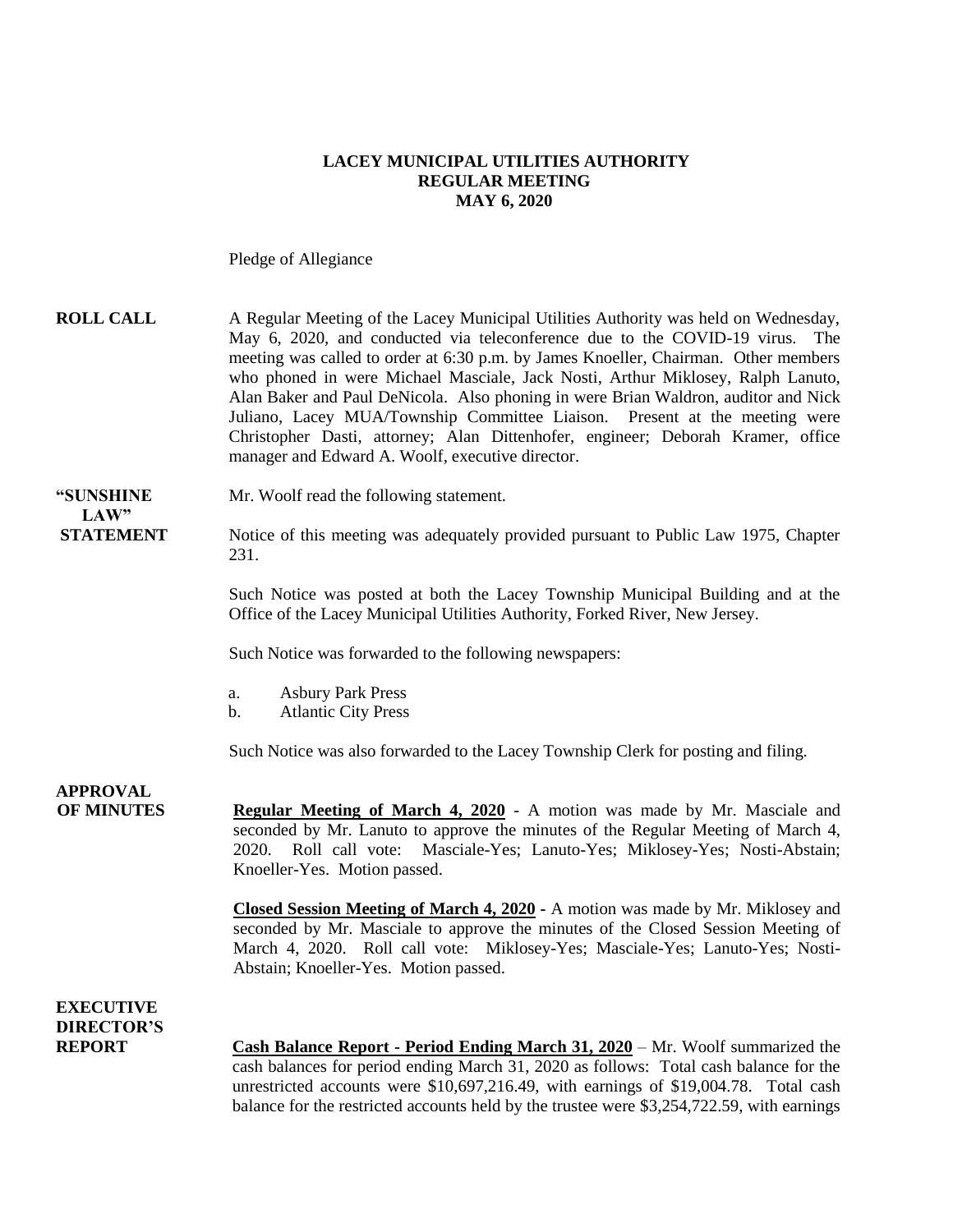of \$5,865.49. Current period interest on the restricted and unrestricted accounts was \$24,869.00. Year-to-date earnings on all interest bearing accounts were \$86,804.44.

**Resolution 2020-31 – Approving Shared Services Agreement** – On recommendation by the executive director, a motion was made by Mr. Miklosey and seconded by Mr. Nosti to adopt *Resolution 2020-31, Resolution of the Lacey Municipal Utilities Authority, County of Ocean, State of New Jersey, Approving a Shared Services Agreement with the Toms River Municipal Utilities Authority.* Roll call vote: Miklosey-Yes; Nosti-Yes; Lanuto-Yes; Masciale-Yes; Knoeller-Yes. Motion passed.

**Resolution 2020-32 – Letter of No Interest – Bill Schoeneberg** – On recommendation by the executive director, a motion was made by Mr. Nosti and seconded by Mr. Lanuto to adopt *Resolution 2020-32, Resolution of the Lacey Municipal Utilities Authority, County of Ocean, State of New Jersey, Letter of No Interest, Lot Consolidation and Minor Subdivision, Bill Schoeneberg, Block 4111, Lots 3-4 and Block 4108, Lots 18-21.*  Roll call vote: Nosti-Yes; Lanuto-Yes; Miklosey-Yes; Masciale-Yes; Knoeller-Yes. Motion passed.

# **BUSINESS**

**REPORT** The business report was submitted for review.

## **ENGINEER'S**

**REPORT Sanitary Sewer Rehabilitation** – Mr. Dittenhofer stated North American Pipeline mobilized and started construction. Approximately 1,000 LF of mechanical descaling of the ductile iron pipe has been performed. North American Pipeline anticipates starting to line the sewer mains in May.

> **Repainting of Tank No.**  $1 - Mr$ **. Dittenhofer stated re-bid of the project was noticed on** April 24<sup>th</sup>. The bid opening is scheduled for May  $14<sup>th</sup>$ . The bid opening shall be conducted via telephone conference.

> **Column Investigation Well #7** – Mr. Dittenhofer stated a Notice to Proceed was issued to A.C.Schultes on April  $16<sup>th</sup>$ . Schultes is anticipated to start work on the Well 7 Column Investigation in May.

> **Route 9 Watermain Extension** - Mr. Dittenhofer stated his office is preparing plans and specifications for the Route 9 watermain extension. Plans and specifications are complete for permit submission. His office is coordinating the easement agreement documents with OCUA.

> **Solar Feasibility Analysis** – Mr. Dittenhofer stated his office prepared and issued a Solar Feasibility Report for the LMUA administration building. The report outlines the projected return on investment of 13 years based on the current solar rebate system.

## **ATTORNEY'S**

**REPORT Well 7 Pump Column Assembly Investigation** – Mr. Dasti stated his office reviewed and approved the Form of Contract and contract documents from the Authority's engineer.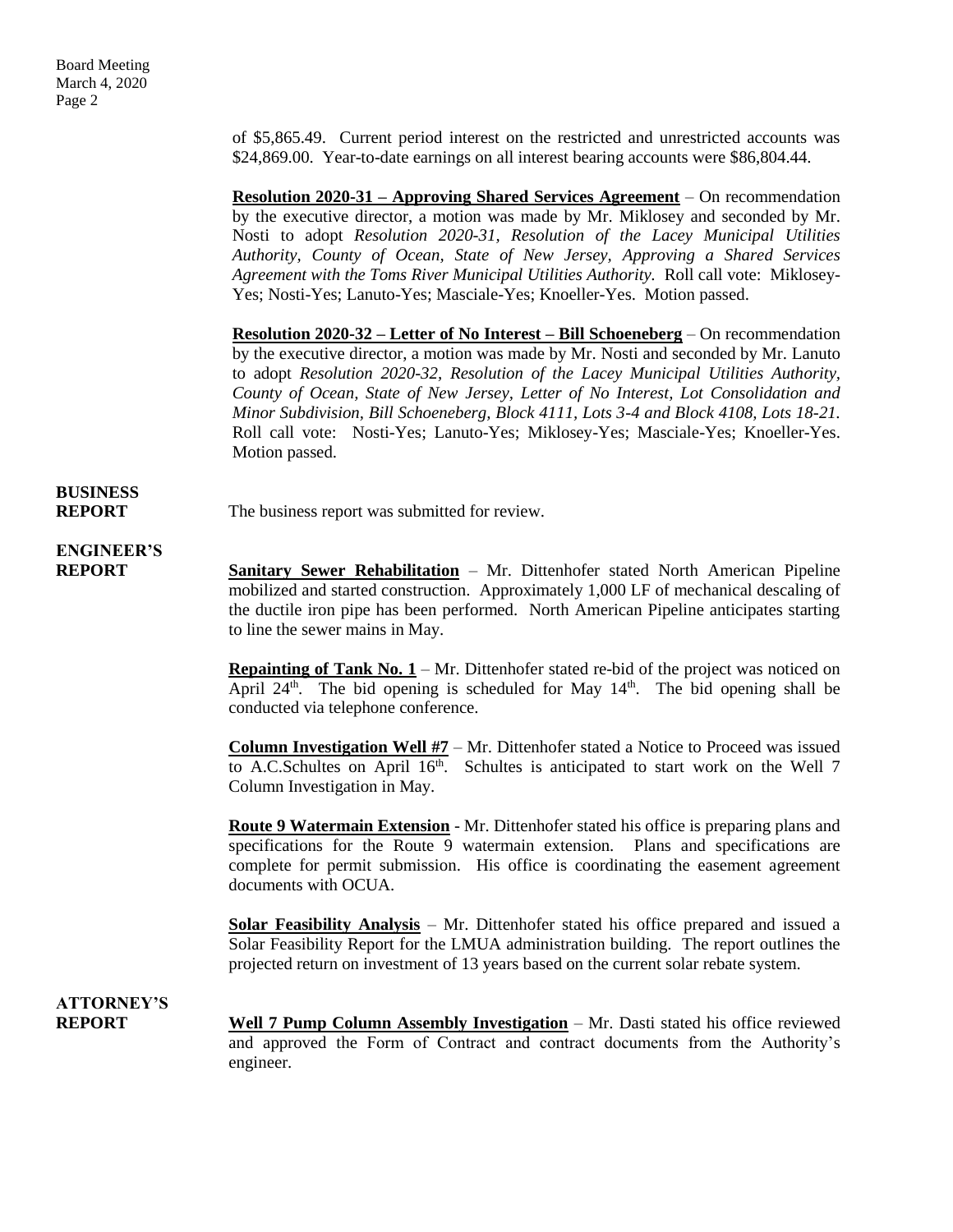**Holtec Extension of Water and Sewer System** – Mr. Dasti stated his office reviewed this matter and sent correspondence to representatives of Holtec setting forth the basis by which they would be required to connect to the water and sewer infrastructure if they proceed with the improvements at the Oyster Creek site. Holtec has responded that they will not be proceeding with the improvements at the site and thus there will be no need for any further water and sewer infrastructure extension and connection. Mr. Knoeller pointed out that since the water line is in front of Holtec, there may be requirement for them to hook-up to the water system. He asked Mr. Dasti to be prepared to litigate against them in this regard.

**COVID-19 Legislation Effecting Government Entities** – Mr. Dasti stated his office has sent correspondence to the Authority as to various state and federal legislation regarding COVID-19 that effects public entities.

**Re-Bid Repainting of Tank #1** - Mr. Dasti stated his office has worked the Authority's engineer regarding the bid package as well as providing adequate notice in light of COVID-19. As a result, there have to be revisions to the Public Notice for bids to apprise the public on how to attend any bid openings electronically.

## **AUDITOR'S**

**REPORT** Accountant's Status Report – Month Ended March 31, 2020 – Mr. Waldron reported sewer revenues had an unfavorable variance for the month, but favorable year-to-date. Water revenues had a favorable variance for the month, but unfavorable year-to-date. Sewer and water user charges had an unfavorable variance for the month and year-to date.

> Mr. Waldron stated his office prepared a draft of the LMUA audit. He asked that the finance committee schedule a meeting to review the draft audit in detail. Mr. Masciale recommends the meeting be held in person.

#### **CORRESPONDENCE**

**Stephen Calabro, Fairview Lane** – Requesting relief for high usage due to leaky hose bib. Since the water from the leak did not go into the sewer system, a motion was made by Mr. Nosti and seconded by Mr. Lanuto to grant an adjustment in the amount of \$315.54 (53,000 gallons). Roll call vote: Nosti-Yes; Lanuto-Yes; Miklosey-Yes; Masciale-Yes; Knoeller-Yes. Motion passed.

**Emily Krai, Port Street** – Requesting relief for high usage due to pipe leak in crawl space. Since the water from the leak did not go into the sewer system, a motion was made by Mr. Nosti and seconded by Mr. Lanuto to grant an adjustment in the amount of \$388.62 (73,000 gallons). Roll call vote: Nosti-Yes; Lanuto-Yes; Miklosey-Yes; Masciale-Yes; Knoeller-Yes. Motion passed.

**Florence Holland, Sussex Place** – Requesting relief for high usage due to leaky hose bib. Since the water from the leak did not go into the sewer system, a motion was made by Mr. Nosti and seconded by Mr. Miklosey to grant an adjustment in the amount of \$857.04 (134,000 gallons). Roll call vote: Nosti-Yes; Miklosey-Yes; Lanuto-Yes; Masciale-Yes; Knoeller-Yes. Motion passed.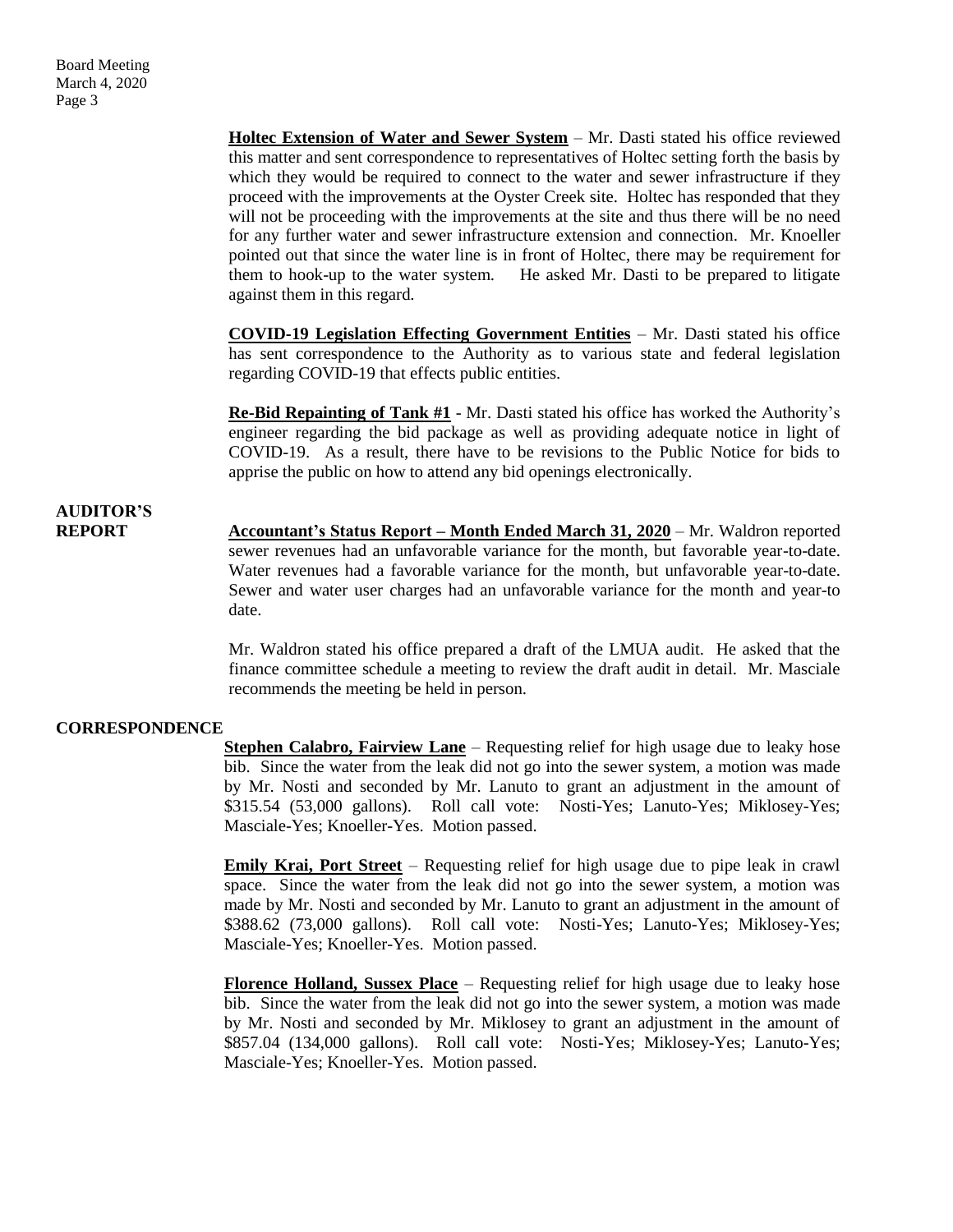Board Meeting March 4, 2020 Page 4

**Laura Long, Juniper Lane** – Requesting relief for high usage due to pipe leak in crawl space. Since the water from the leak did not go into the sewer system, a motion was made by Mr. Nosti and seconded by Mr. Lanuto to grant an adjustment in the amount of \$384.80 (74,000 gallons). Roll call vote: Nosti-Yes; Lanuto-Yes; Miklosey-Yes; Masciale-Yes; Knoeller-Yes. Motion passed. **OLD BUSINESS Resolution 2020-30 – Approving New Collective Bargaining Agreement** – Mr. Nosti executed Resolution 2020-30 approved the New Collective Bargaining Agreement. **NEW BUSINESS** Mr. Knoeller recommended conducting the June 4<sup>th</sup> meeting at the LMUA office. Mr. Baker also recommended conducting the meeting by Zoom if an in-person meeting cannot be done. There was discussion regarding non-union increases. Mr. Knoeller asked Mr. Woolf to make a recommendation to the Board at the next meeting. **PUBLIC BUSINESS/ COMMENT** There was no public business/comment. **PAYMENT OF VOUCHERS WHEREAS**, the members of the Lacey Municipal Utilities Authority carefully examined all vouchers presented for payment of claims; **NOW, THEREFORE, BE IT RESOLVED** by the Lacey Municipal Utilities Authority that: 1. Said vouchers in the sum of \$383,178.39 be and the same are hereby approved to be paid. 2. Said vouchers are listed on the attached computer check register. A motion was made by Mr. Miklosey and seconded by Mr. Lanuto to adopt the above Resolution. Roll call vote: Miklosey-Yes; Lanuto-Yes; Baker-Yes; Masciale-Yes; Knoeller-Yes. Motion passed. **ADJOURNMENT** There being no further business to discuss, the meeting was adjourned at 6:50 p.m.

Respectfully submitted,

Michele Kennedy Executive Secretary